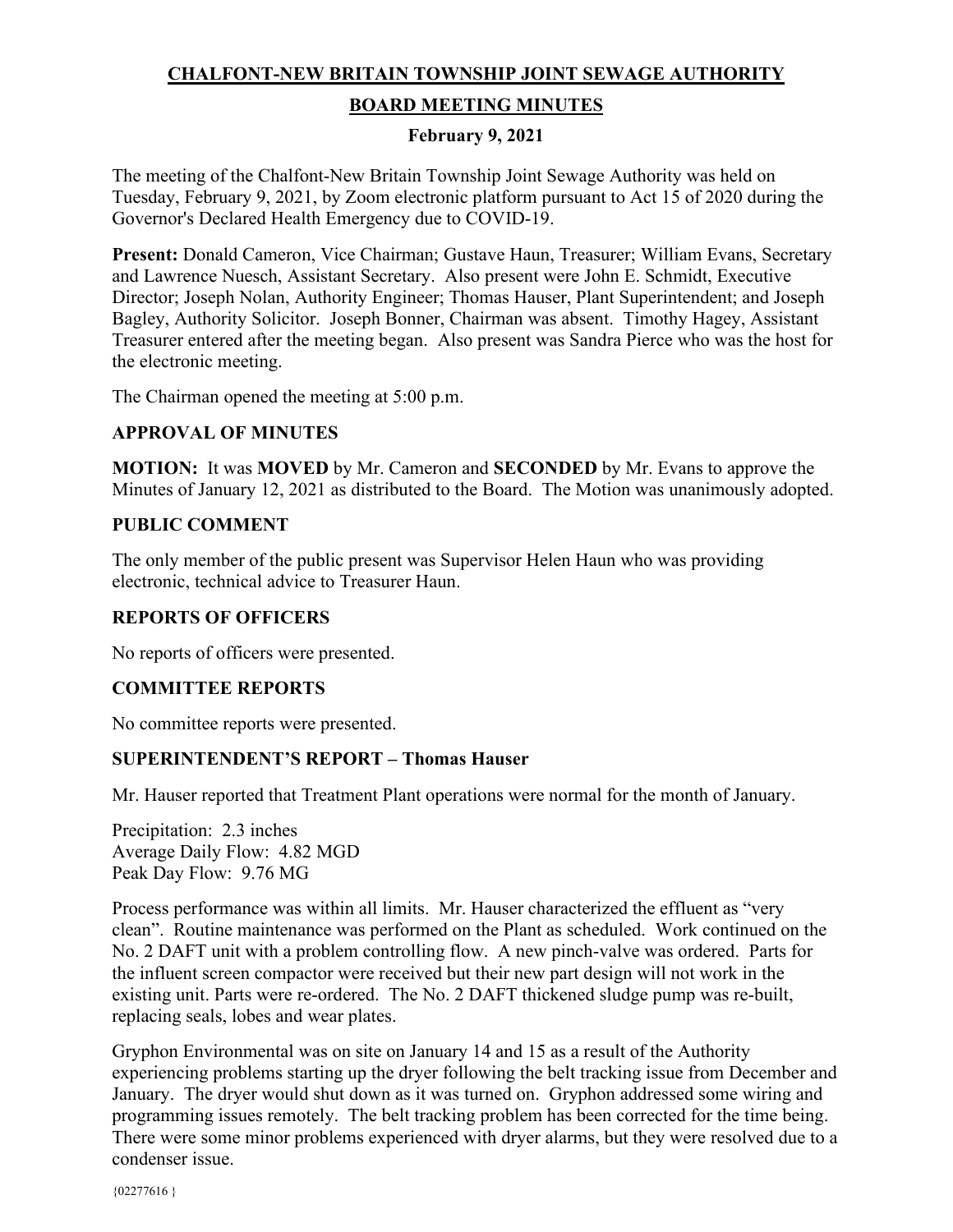In the collection system, personnel marked One Calls. Flow meters and the cycle B deduct/consumption meter list were read. There were 15.5 inspection hours at the Mill Ridge Project. Personnel inspected 5 new tie-ins to the collection system. A dead pine tree was removed and cut up which was leaning on a chain-link fence. Personnel took delivery of the new road crew truck and transferred tools from the old truck. A new lateral camera was picked up at Cues Inc.

A Board member inquired whether the belt tracking issue was something that the Authority can repair itself. Mr. Hauser responded that they received input from Gryphon and that Gryphon made some changes remotely. Mr. Hauser described a situation in which the air cylinders are affecting the belt and they were not supposed to. Routine checks are going to have to be made for tension of the belt. Mr. Hauser described issues with the belt from its original installation and photographs that he has regarding same. He stated that a dialogue has begun with the manufacturer about the manufacturer providing a spare belt at its partial cost for the Authority to keep on hand.

Mr. Evans questioned that if the belt was installed improperly whether the manufacturer should be paying the entire cost. A discussion ensued about the manufacturer paying for the entire cost of the belt.

# **EXECUTIVE DIRECTOR'S REPORT**

Mr. Schmidt asked the Board to review the contact/information sheet distributed to the Board and provide him with any new information. Mr. Schmidt also asked for a volunteer to come to the Authority building to sign checks. Mr. Evans volunteered.

# **ENGINEER'S REPORT – Joseph Nolan, P.E.**

Mr. Nolan summarized the status of the Pump Station No. 4 Project. The design of the Project is nearing completion. DEP has requested that an Act 537 Special Study be prepared.

Mr. Hagey entered the meeting at approximately 5:17 p.m.

Mr. Nolan has provided a draft of the Act 537 Special Study to Mr. Schmidt. When finalized, the Act 537 Study will be sent to the Township Planning Commission for review and approval and subsequently to the County Planning Commission for review and approval.

The Township staff has indicated that the Authority should obtain approval from DEP before requesting any type of land development waiver. The Act 537 Study will then have to be advertised and submitted to DEP. Mr. Nolan reminded the Board that the Authority already has sewer planning approval for the entire area except for this relocation of the pump station.

Mr. Nolan presented Requisition No. 218 for Capital Expenditures in the amount of \$0.

Mr. Nolan next presented Requisition No. 261 for Capital Improvements in the amount of \$9,366.50 representing engineering and legal fees related to the Pump Station Project.

**MOTION:** It was **MOVED** by Mr. Hagey and **SECONDED** by Mr. Nuesch to approve Requisition No. 261 for engineering and legal fees in the amount of \$9,366.50. The Motion was unanimously adopted.

# **SOLICITOR'S REPORT – Joseph M. Bagley, Esquire**

Mr. Bagley advised that he and Mr. Schmidt have been working on a Bill of Sale and Deed of Dedication in regard to a pump station and related facilities for the New Britain Woods Subdivision, which will likely be on the agenda for the Authority's March meeting.